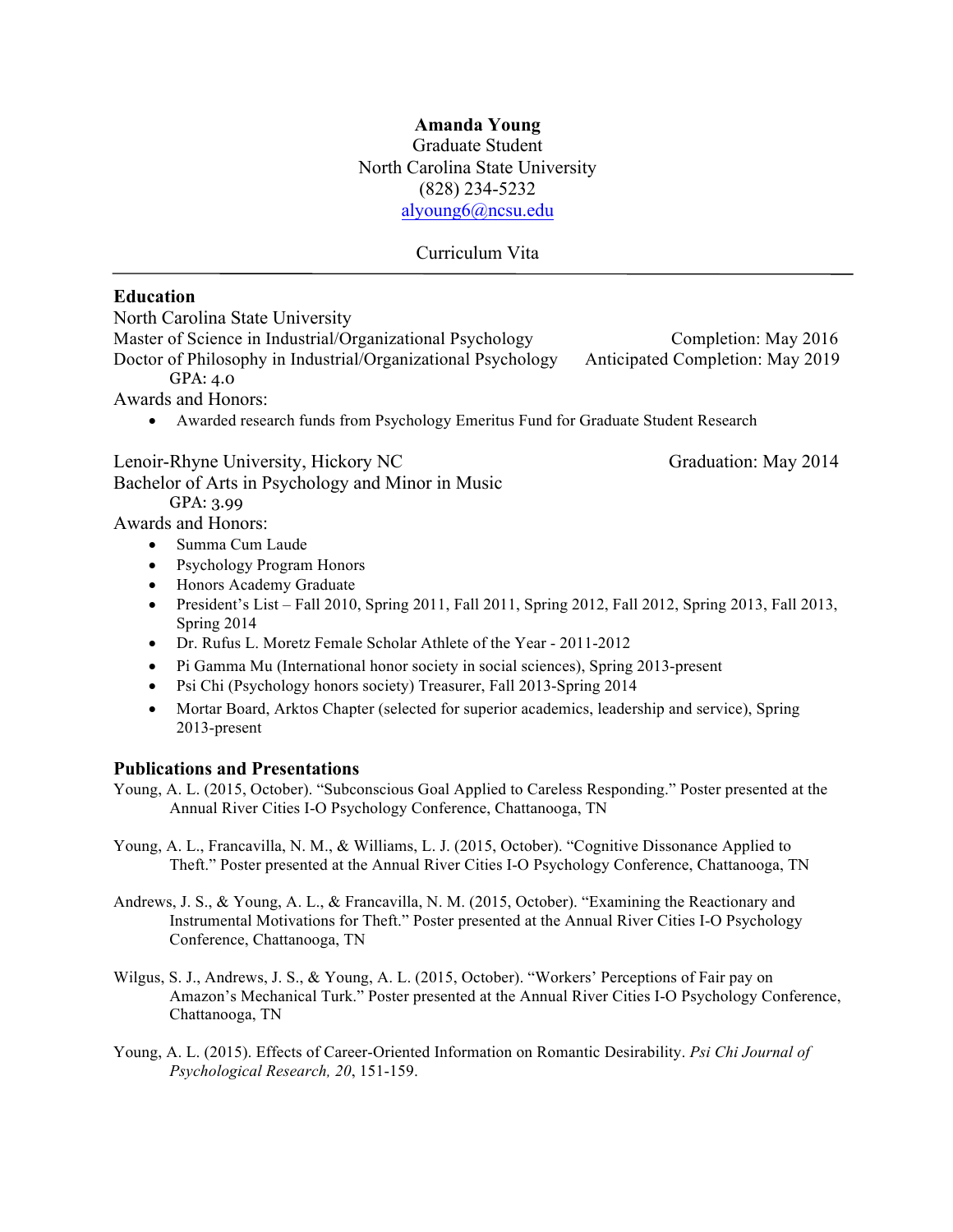- Young, A. L., Martorano, L., Kozak, L. M. (2014, March). "Relationship Between Symptomatology and Personality Traits in a Clinical Sample" Poster presented at the South Eastern Psychological Association annual meeting, Nashville, TN
- Young, A. L. (2014, April). "Effects of Career Oriented Information on Physical Attractiveness Ratings and Willingness to Date." Paper presented at the Symposium on University Research and Creative Expression at Lenoir-Rhyne University, Hickory, NC

#### **Research Experience**

|  |  | NCSU Graduate Student Association Management Sub-Committee |  |  | Spring 2016 |  |
|--|--|------------------------------------------------------------|--|--|-------------|--|
|  |  |                                                            |  |  |             |  |

• Acting as a psychometric consultant to measure prevalence and impact of leadership concerns in the University

Master's Thesis **Defended:** January 2016

• Investigated potential for subconscious goal-setting to improve data quality through reduction of careless responding

### Independent Research Projects Fall 2015-present

- Collaborate with other graduate students to conduct quazi-experimental study of the relationship between perceptions of distributive justice and counterproductive work behaviors (in progress)
- Collaborate with other graduate students to determine justice perceptions of workers using Amazon's Mechanical Turk and determine whether justice perceptions influence effort (in progress)

## NCSU Psychometrics Lab Fall 2014-present

• Collaborate with other graduate students on various research projects

## Undergraduate Thesis Defended: Spring 2014

- Independent creation and completion of a research project under the supervision of faculty advisor
- Investigated evolutionary psychology claims by assessing effect of career-orientated information on romantic desirability

## Psychology Research Group Spring 2013-Spring 2014

- Lead research assistant for clinical outcomes study conducted at Catawba Valley Behavioral Healthcare (CVBH)
- Collaborated in design of methodology, assessment tools, development of training and contributed to planning meetings instrumental securing funding from Merck Pharmaceuticals for research regarding the effectiveness of behavioral health care services at CVBH
- Collect data for the validation of a religion Q-sort

## **Relevant Coursework**

- Experimental Statistics I & II (statistics software used: SAS)
- Psychometrics (statistics software used: R)
- Advanced Psychometrics: Item Response Theory (statistics software used: R)
- Structural Equations Modeling (statistics software used: AMOS, R)